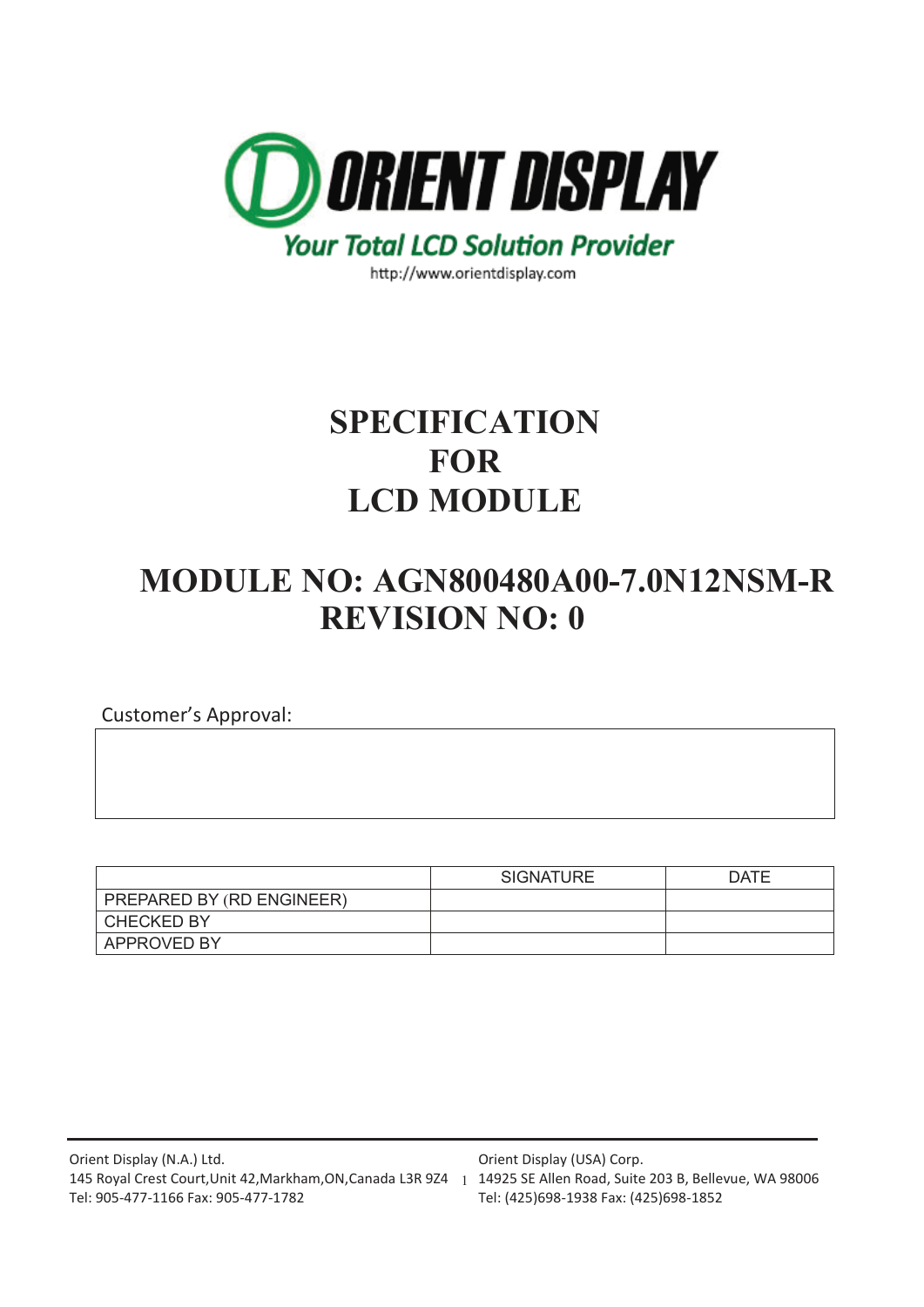# **CONTENTS**

| <b>DATE</b> | <b>DESCRIPTION</b>   |
|-------------|----------------------|
| 2018-10-19  | - -<br>First release |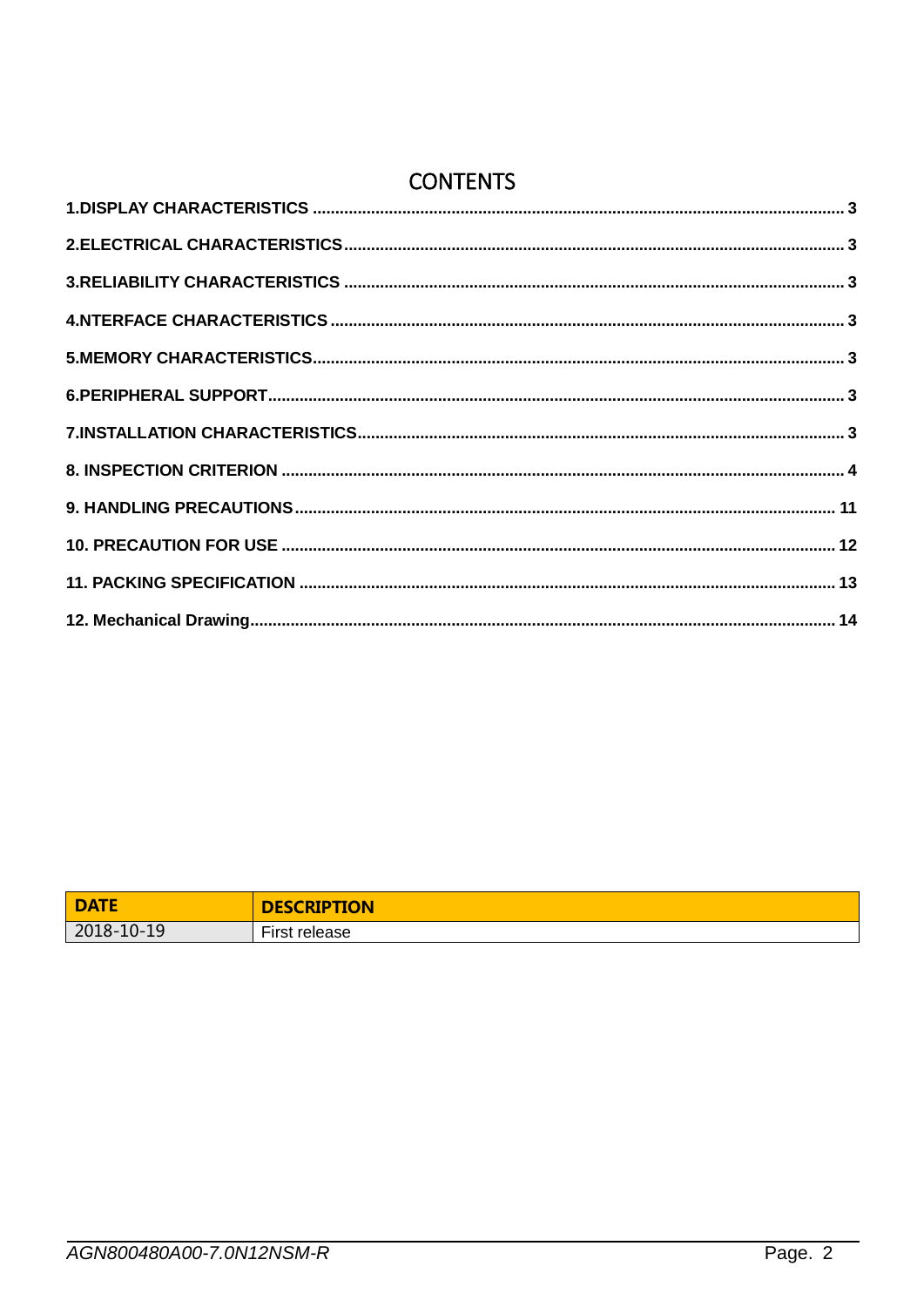### <span id="page-2-0"></span>**1. DISPLAY CHARACTERISTICS**

| <b>Item</b>           | <b>Contents</b>                   | <b>Note</b>                       |
|-----------------------|-----------------------------------|-----------------------------------|
| Color                 | 65K (65536) color                 | 16bit Palette 5R6G5B              |
| Active area (L*W)     | 154.08 mm(L) $\times$ 85.92 mm(W) |                                   |
| viewing area (L*W)    | 155.9 mm(L) $\times$ 88.4 mm(W)   |                                   |
| Resolution(H*V)       | 800×480 Pixels                    |                                   |
| Back light type       | LED                               |                                   |
| <b>B/L brightness</b> | 320nit                            | 64 evels of brightness adjustment |

#### <span id="page-2-1"></span>**2. ELECTRICAL CHARACTERISTICS**

| <b>Item</b>                                      | <b>Test Conditions</b>                        | <b>Min.</b>              | VD. | Max. | <b>Unit</b> |
|--------------------------------------------------|-----------------------------------------------|--------------------------|-----|------|-------------|
| Power supply voltage                             |                                               | 5.0                      |     |      |             |
| Power supply current                             | $VCC = +5V$ , Maximum backlight<br>brightness |                          | 600 |      | mA          |
|                                                  | $VCC = +5V$ , Backlight off                   | $\overline{\phantom{0}}$ | 300 |      | mA          |
| Recommend DC power supply : least 5V 1A DC Power |                                               |                          |     |      |             |

#### <span id="page-2-2"></span>**3. RELIABILITY CHARACTERISTICS**

| ltem                  | <b>Test Conditions</b>   | Min.  | Typ. | Max. | <b>Unit</b> |
|-----------------------|--------------------------|-------|------|------|-------------|
| Operation temperature | 5V@60%RH                 | $-20$ | دے   | 70   | $\sim$      |
| Storage temperature   | $\overline{\phantom{a}}$ | $-30$ | دے   | 80   | $\sim$      |
| <b>Humidity</b>       | つにっへ<br>2J C             | 10%   | 60%  | 90%  | RH          |

#### <span id="page-2-3"></span>**4. INTERFACE CHARACTERISTICS**

| <b>Item</b>         | <b>Test Conditions</b>                                          | Min.   | Typ.   | Max.    | <b>Unit</b> |
|---------------------|-----------------------------------------------------------------|--------|--------|---------|-------------|
| UART baud rate      | Standard                                                        | 1200   | 115200 | 921600  | bps         |
|                     | Custom                                                          | 1200   |        | 1000000 | bps         |
| UART output level   | Output $1$ , Iout = $1mA$                                       | 3.0    | 3.2    |         | V           |
| (TXD、BUSY)          | Output $0$ , Iout = -1mA                                        |        | 0.1    | 0.2     | V           |
| UART input level    | Input $1$ , Iin = $1mA$                                         | 2.0    | 3.3    | 15.0    |             |
| (RXD, I/O)          | Input $0$ , Iin = -1mA                                          | $-0.7$ | 0.0    | 1.3     | V           |
| UART mode           | 8N1 UART, CMOS or 3.3V TTL                                      |        |        |         |             |
| User Interface Type | 10Pin 1.0mm FFC                                                 |        |        |         |             |
| USB interface       | No.                                                             |        |        |         |             |
| SD card interface   | Yes, FAT32 file format, Download/Update GUI Project via SD Card |        |        |         |             |

#### <span id="page-2-4"></span>**5. MEMORY CHARACTERISTICS**

| <b>Memory type</b>  | ltem                                 | Min.                     | Typ. | Max. | Unit    |
|---------------------|--------------------------------------|--------------------------|------|------|---------|
| <b>FLASH Memory</b> | Total capacity                       |                          |      | 128  | MB      |
|                     | Font storage space                   | $\overline{\phantom{a}}$ |      |      | MB      |
|                     | Full screen picture storage quantity | $\overline{\phantom{0}}$ |      | 120  | Picture |

### <span id="page-2-5"></span>**6. PERIPHERAL SUPPORT**

**Peripheral** Peripheral support 4-wire RTP

### <span id="page-2-6"></span>**7. INSTALLATION CHARACTERISTICS**

| <b>Item</b> |                                                           |
|-------------|-----------------------------------------------------------|
|             | Module size $(L^*W^*H)$ 190.4(L) × 105.2 (W) × 15.0(TH)mm |
| Net weight  | 310q                                                      |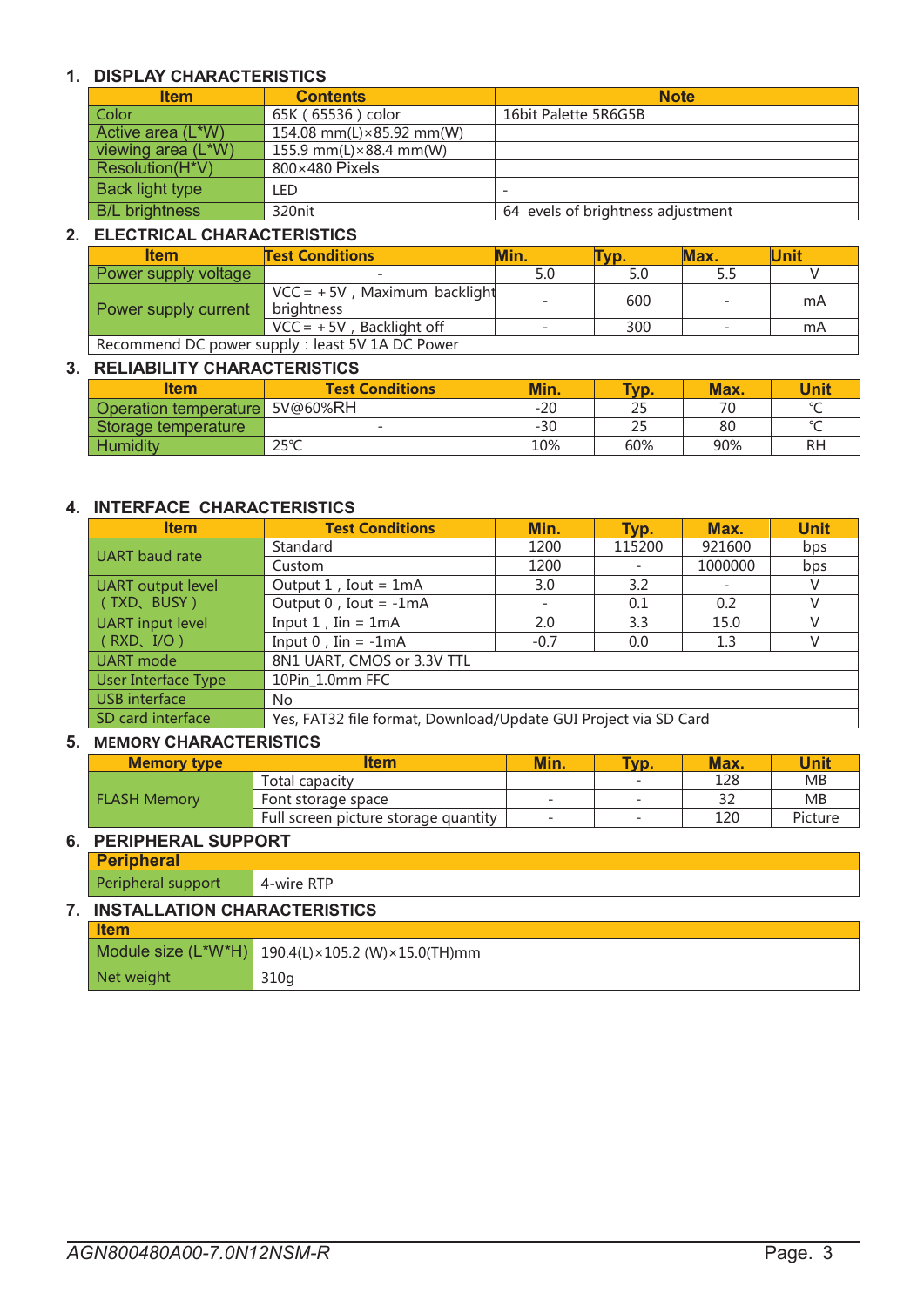## <span id="page-3-0"></span>**8. INSPECTION CRITERION**

### **8.1 Objective**

The TFT test criterion are set to formalize TFT quality standards for ORIENTDISPLAY with reference to those of the customer for inspection, release and acceptance of finished TFT products in order to guarantee the quality of TFT products required by the customer.

### **8.2. Scope**

The criterion is applicable to all the TFT products manufactured by ORIENTDISPLAY.

### **8.3. Equipment for Inspection**

Electrical tester, electrical testing machines, vernier calipers, microscopes, magnifiers, anti-static wrist straps, finger cots, labels, tri-phase cold and hot shock machine, constant temperature and humidity chamber, backlight table, ovens for high-low temperature experiments, refrigerators, constant voltage power supply (DC), desk Lamps, etc.

### **8.4. Sampling Plan and Reference Standards**

8.4.1 Sampling plan : Refer to National Standard GB/T 2828.1---2012/ISO2859-1:1999, level II of normal levels : **Major defect: AQL 0.4**

**Minor defect: AQL 1.0**

8.4.2 GB/T 2828.1---2012/ISO2859-1:1999 Sampling check procedure in count

8.4.3 GB/T 18910. Standard for LCM parts

8.4.4 GB/T24213-2008 Basic Environmental Test Procedures for Electrical and Electronic Products 8.4.5 IPC-A-610E Acceptability of Electronic Assemblies

### **8.5. Inspection Conditions and Inspection Reference**

8.5.1 Cosmetic inspection: shall be done normally at 23±5℃ of the ambient temperature and 45~75%RH of relative humidity, under the ambient luminance between 500lux~1000lux and at the distance of 30cm apart between the inspector's eyes and the LCD panel and normally in reflected light. For backlight LCM, cosmetic inspection shall be done under the ambient luminance less than 100lux with the backlight on. 8.5.2 The TFT shall be tested at the angle of 45°left and right and 0-45° top and bottom as the following picture showing:





8.5.3 Definition of viewing area(VA)

A area : Active area(AA area)

B area : Viewing area(VA area)

C area : Non-viewing area(not viewing after customer assembly)

If there is any appearance viewing defect which do not affect product quality and customer assembly in C area, it's accepted in generally.

The criteria apply to A and B area except chipping and crack.

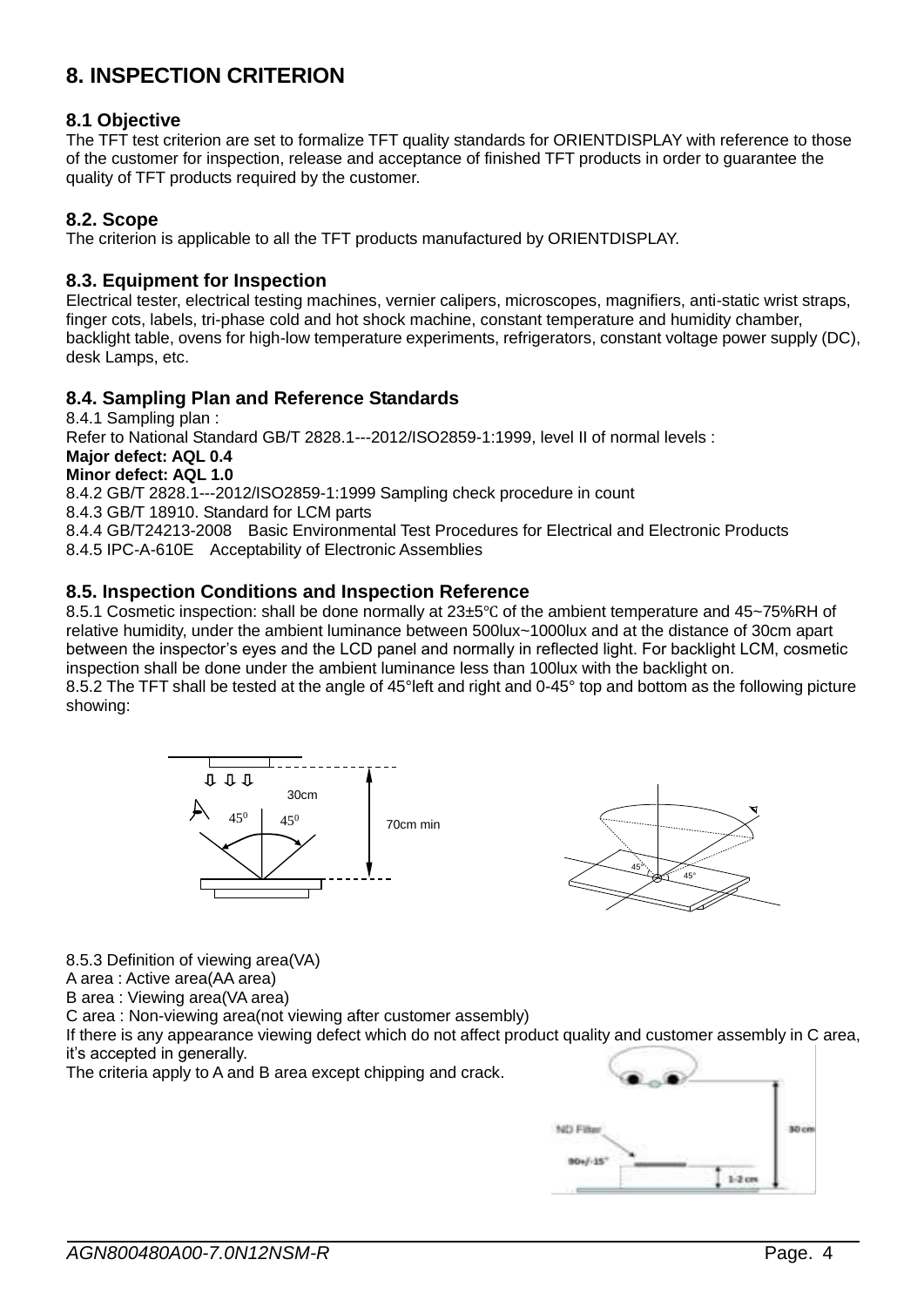

8.5.4 Inspection with naked eyes(exclusive of the inspection of the physical dimensions of defects carried out with magnifiers)

8.5.5 ND card use method(refer to right conner image) and scope: Multi-bright dot; Mura(Black/Gray pattern uneven); dark line and so on.

8.5.6 Undefined items or other special items, refer to mutual agreement and limited sample.If criterion does not match product specifications/ technical requirement, both should be subject to special inspection criterion agreed by customer.

### **8.6. Defects and Acceptance Standards**

8.6.1 Electrical properties test

8.6.1.1 Test voltage(V) : Refer to the instruction of testers and the product specification or drawing and the display content and parameters and display effects shall conform to the product specification and drawing. 8.6.1.2 Current Consumption(I) : Refer to approved product specifications or drawings.

| No.       | <b>Defects</b>                   | <b>Descriptions</b>                                                                                              | <b>Pictures</b>                 | <b>Inspection</b><br>method/tools | <b>Defect</b><br>category |
|-----------|----------------------------------|------------------------------------------------------------------------------------------------------------------|---------------------------------|-----------------------------------|---------------------------|
| 8.6.1.3.1 | /reaction                        | No display shows no picture/display in<br>normal connected situation.                                            |                                 | Naked eyes/<br>testers            | MA.                       |
| 8.6.1.3.2 | Missing<br>segment               | Shows missing lines in normal<br>display                                                                         |                                 | Naked eyes/<br>testers            | MA.                       |
| 8.6.1.3.3 | Dark line                        | Only visible on gray pattern, 1<br>or more vertical/horizontal<br>lines:5%ND, not visible, OK                    |                                 | Naked eyes/<br>testers            | MA.                       |
| 8.6.1.3.4 | POL angle<br>defect              | Not accepted                                                                                                     | TT: 982<br>C)L, 财光 IQ 1 米口儿包 IF | Naked eyes/<br>testers            | MA.                       |
| 8.6.1.3.5 | Image<br>retention<br>(sticking) | Chess pattern stays for 30mins<br>and change to 50% gray<br>pattern, disappear time <10s,<br>OK; if time>10s, NG |                                 | Naked eyes/<br>testers            | MA.                       |
| 8.6.1.3.6 | Flicker                          | Refer to limit sample if<br>essential or flicker<br>value<-30dB(measured by<br>CA310A); OK                       |                                 | Naked eyes/<br><b>CA310A</b>      | MA.                       |
| 8.6.1.3.7 | <b>Display</b><br>abnormal       | Not accepted                                                                                                     |                                 | Naked eyes/<br>testers            | MA.                       |
| 8.6.1.3.8 | Cross-talk                       | Refer to limited sample                                                                                          |                                 | Naked eyes/<br>limited sample     | MA.                       |
| 8.6.1.3.9 | <b>Display</b>                   | Refer to limited sample                                                                                          |                                 | Naked eyes/                       | MA.                       |

8.6.1.3 Function items(Defect category : MA.)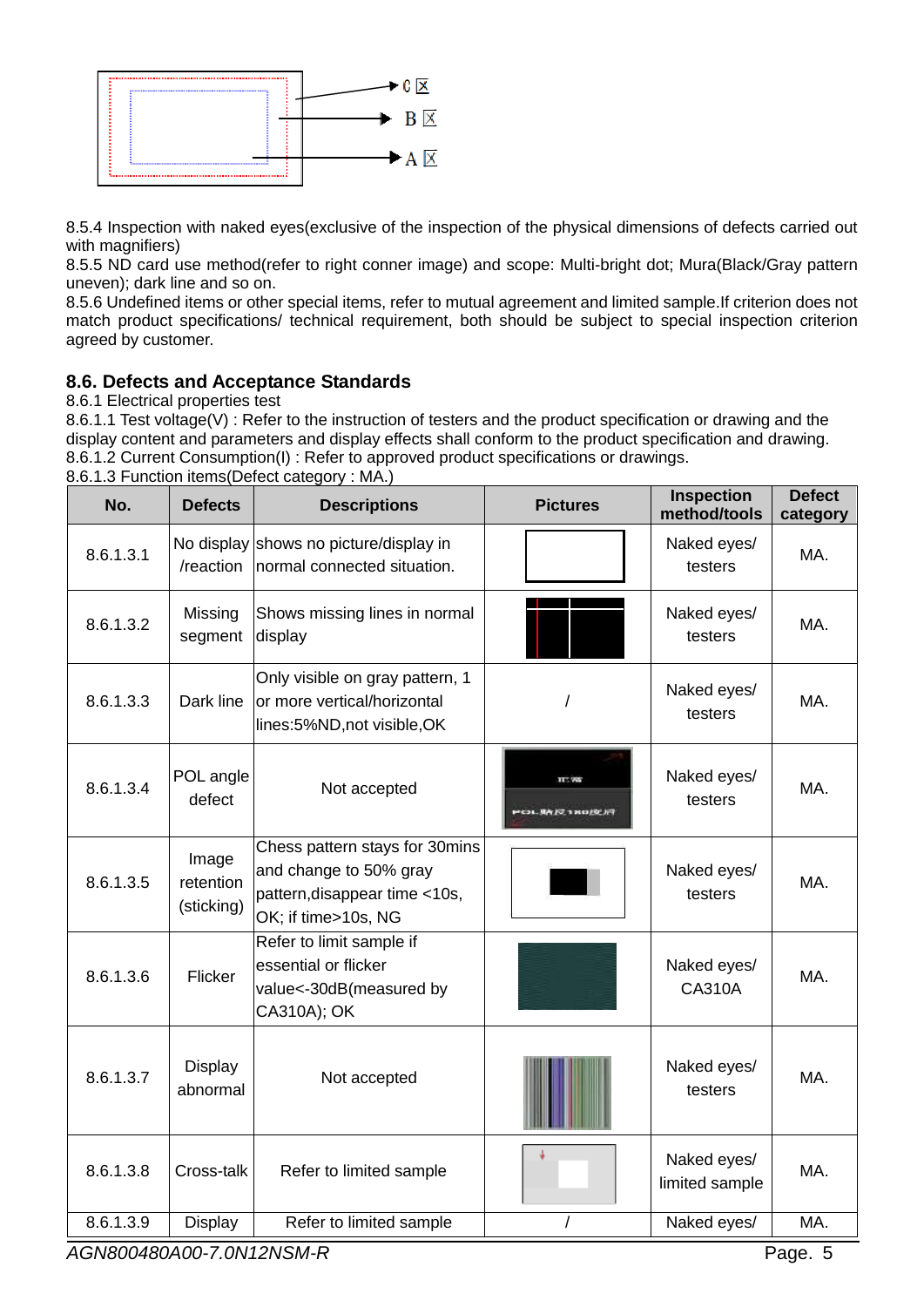|            | dim/bright |                           | limited sample |     |
|------------|------------|---------------------------|----------------|-----|
| 8.6.1.3.10 | Contrast   | Refer to limited sample   | Naked eyes/    | MA. |
|            |            |                           | limited sample |     |
| 8.6.1.3.11 | Huge       | Out of spec, not accepted | Ammeter        | MA. |
|            | current    |                           |                |     |
|            | ТP         |                           | Naked eyes/    |     |
| 8.6.1.3.12 | function   | Not accepted              | Touch/         | MA. |
|            | defect     |                           | test program   |     |

### 8.6.2 LCD dot/line defect

### 8.6.2.1 LCD pixel dot defect(defect category : MI.)

| <b>Item</b>                                                           | <b>Inspection criterion</b> |          |           |  |  |
|-----------------------------------------------------------------------|-----------------------------|----------|-----------|--|--|
| <b>Size</b>                                                           | S<5"                        | 5"≤S<10" | 10"≤S<15" |  |  |
| Color pixel dot defect (RGB dot)                                      |                             |          |           |  |  |
| 2 connected bright dot                                                |                             |          |           |  |  |
| 3 connected bright dot or more                                        |                             |          |           |  |  |
| Bright dot quantity                                                   |                             |          |           |  |  |
| Random dark dot quantity                                              |                             |          |           |  |  |
| 2 connected dark dot                                                  |                             |          | っ         |  |  |
| 3 connected dark dot or more                                          |                             |          |           |  |  |
| Dark dot quantity                                                     | 3                           |          | 5         |  |  |
| Multi-bright dot                                                      | ND 3%hidden, OK             |          |           |  |  |
| IRemark: 2 bright dots distance DS>15mm - 2 dark dots distance DS>5mm |                             |          |           |  |  |

emark: 2 bright dots distance DS≥15mm 2 dark dots distance DS≥5mm

1) Bright dot: Power on TFT and RGB dot in black display

2) Dark dot: Power on TFT and gray or black dot in RGB display

3) Multi-bright dot: Power on TFT and fluorescent tiny dot in black display(only visible in black display)

### 8.6.2.2 LCD appearance dot defect (defect category : MI.)

| No.       | <b>Item</b> |                       |                     | <b>Inspection criterion</b> |                       |                                                                 | <b>Picture</b> | <b>Inspection</b> |  |
|-----------|-------------|-----------------------|---------------------|-----------------------------|-----------------------|-----------------------------------------------------------------|----------------|-------------------|--|
|           |             |                       | <b>Size</b>         | S<5"                        | 5"≤S<10"              | 10"≤S<15"                                                       |                | method/tools      |  |
|           |             |                       | $D \le 0.15$        |                             | Not count Not count   | $D \leq 0.2$ mm                                                 |                |                   |  |
|           |             |                       | $0.15 < D \le 0.25$ |                             | 3                     | Not count                                                       | Ţb             | Naked eyes        |  |
|           |             |                       | $0.25 < D \le 0.30$ |                             | $\overline{2}$        | $0.2 - 0.35$ mm                                                 |                |                   |  |
|           | Dot defect  |                       | $0.30 < D \le 0.35$ | 0                           | 1                     | $Q'$ ty $\leq 4$                                                |                | /film card        |  |
| 8.6.2.2.1 | (black dot, |                       | $0.35 < D \le 0.50$ | 0                           | $\overline{0}$        |                                                                 | $D=(a+b)/2$    | /magnifier        |  |
|           | white dot)  |                       | D > 0.5             | $\overline{0}$              | $\overline{0}$        | $\overline{0}$                                                  |                |                   |  |
|           |             |                       |                     |                             |                       | Remark : D≤0.15mm, not count.Multi-dot as bulk is not accepted. |                |                   |  |
|           |             | Count dot quantity≤ 5 |                     |                             |                       |                                                                 |                |                   |  |
|           |             |                       |                     |                             |                       | 2 round dots or linear dots in 1 cm is judged as multi-dot.     |                |                   |  |
|           |             | Length                | Width               | S<5"                        |                       |                                                                 |                |                   |  |
|           |             | (mm)                  | (mm)                |                             | 5"≤S<10"<br>10"≤S<15" |                                                                 |                |                   |  |
|           | Line        | Not                   | $W \le 0.03$        |                             | Accepted Accepted     |                                                                 |                |                   |  |
|           | defect      | count                 |                     |                             |                       | Accepted                                                        |                | Naked eyes        |  |
| 8.6.2.2.2 | (visible    | $L \leq 5$            | $0.03 \le W$        | 3                           | 3                     | Not count                                                       |                | /film card        |  |
|           | when        |                       | < 0.05              |                             |                       |                                                                 |                | /magnifier        |  |
|           | power on)   | $L \leq 5$            | $0.05 \leq W$       | $\overline{0}$              | 1                     | 3                                                               | أأسبا          |                   |  |
|           |             |                       | 0.08                |                             |                       |                                                                 |                |                   |  |
|           |             | $L \leq 8$            | $0.05 \leq W$       | $\overline{0}$              | $\overline{0}$        | 1                                                               |                |                   |  |
|           |             |                       | 0.08                |                             |                       |                                                                 |                |                   |  |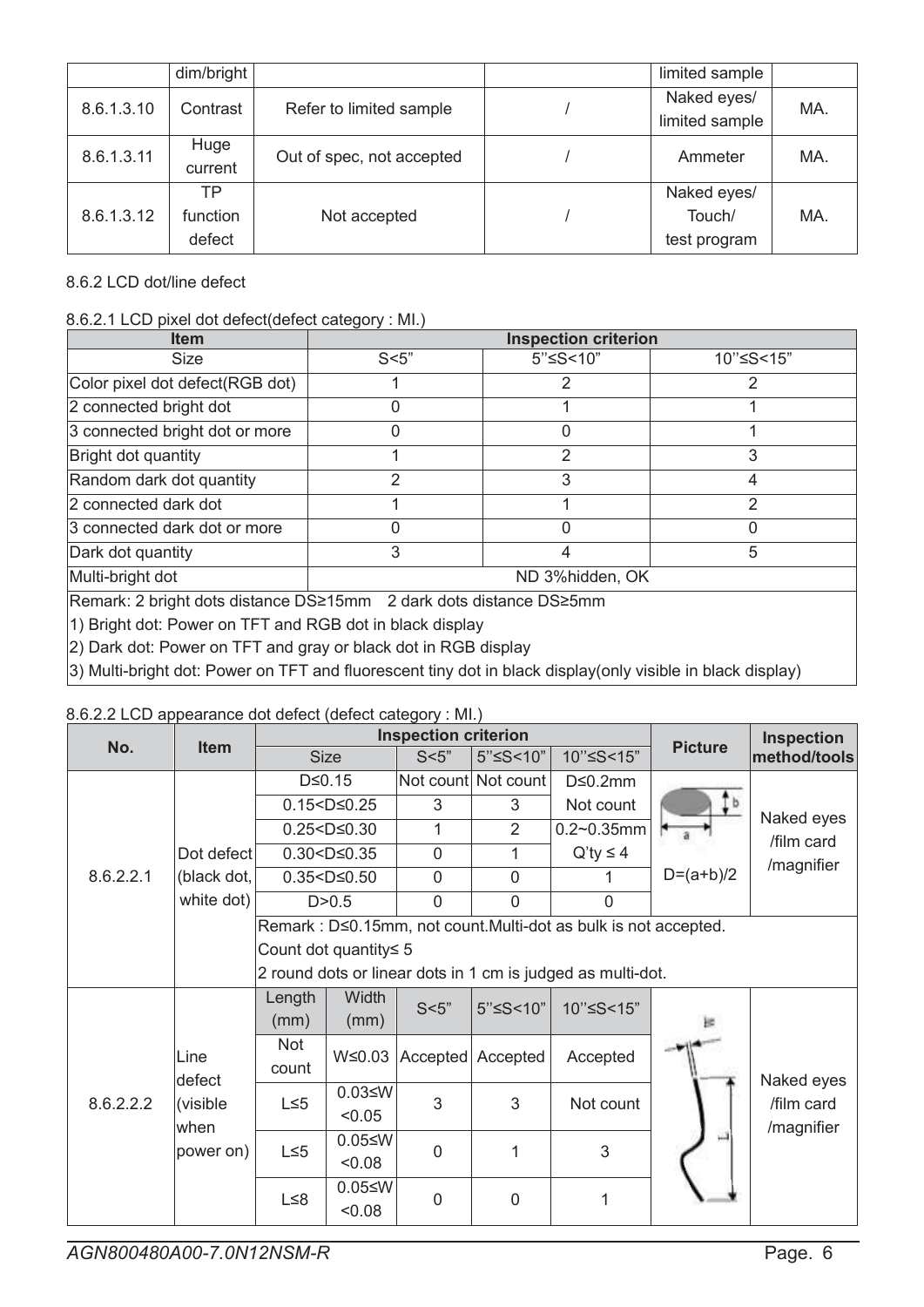|           |                  | L > 8     | W > 0.08                                                                         | 0         |                           |                                                                               |  |            |  |
|-----------|------------------|-----------|----------------------------------------------------------------------------------|-----------|---------------------------|-------------------------------------------------------------------------------|--|------------|--|
|           |                  | lRemark : |                                                                                  |           |                           |                                                                               |  |            |  |
|           |                  |           |                                                                                  |           |                           | Invisible when power on, only visible in special angle against light, show as |  |            |  |
|           |                  |           | watermark/folding/scratch but can not be touched, no control or refer to keeping |           |                           |                                                                               |  |            |  |
|           |                  | sample.   |                                                                                  |           |                           |                                                                               |  |            |  |
|           | Polarizer        |           | Size(mm)                                                                         | S<5"      | $5"$ $\leq$ $5$ $<$ $10"$ | 10"≤S<15"                                                                     |  |            |  |
|           | Iconvex-         |           | $D \leq 0.20$                                                                    | Not count | Not count                 | Not count                                                                     |  |            |  |
|           | lconcave         |           | $0.20 < D \leq 0.5$                                                              | 2         | 2                         | 3                                                                             |  | Naked eyes |  |
| 8.6.2.2.3 | dot defect,      |           | $0.50 < D \le 0.8$                                                               | $\Omega$  |                           |                                                                               |  | /film card |  |
|           | polarizer        |           | $0.8 < D \le 1.5$                                                                | $\Omega$  | $\Omega$                  |                                                                               |  | /magnifier |  |
|           | bubble<br>defect |           | D>1.5mm                                                                          | 0         | 0                         | 0                                                                             |  |            |  |

### 8.6.3 Chipping defect

| No.     | <b>Item</b>                                   |                                                                                                                                                                                                                                      |                                                                                                                                                                                                           | <b>Accepted criterion(mm)</b>                                        |             | MA. | MI. |
|---------|-----------------------------------------------|--------------------------------------------------------------------------------------------------------------------------------------------------------------------------------------------------------------------------------------|-----------------------------------------------------------------------------------------------------------------------------------------------------------------------------------------------------------|----------------------------------------------------------------------|-------------|-----|-----|
|         | ITO conductive side                           | $\mathsf{X}$                                                                                                                                                                                                                         | $\prime$                                                                                                                                                                                                  | $≤1/8L$                                                              | T           |     |     |
|         |                                               | Y                                                                                                                                                                                                                                    | Y≤1/6W                                                                                                                                                                                                    | 1/6W <y≤1 4w<="" td=""><td>1/4W &lt; Y</td><td></td><td></td></y≤1>  | 1/4W < Y    |     |     |
| 8.6.3.1 |                                               | Accept                                                                                                                                                                                                                               | $\overline{2}$                                                                                                                                                                                            | 2                                                                    | $\pmb{0}$   |     |     |
|         |                                               |                                                                                                                                                                                                                                      |                                                                                                                                                                                                           |                                                                      |             |     |     |
|         | Corner chipping                               | X                                                                                                                                                                                                                                    |                                                                                                                                                                                                           | $≤1/6L$                                                              | Ι           |     |     |
| 8.6.3.2 | (ITO pins position)                           | Y                                                                                                                                                                                                                                    | Y≤1/2W                                                                                                                                                                                                    | $1/2W < Y \leq W$                                                    | W < Y       |     |     |
|         |                                               | Accept                                                                                                                                                                                                                               | $\overline{2}$                                                                                                                                                                                            | 1                                                                    | $\pmb{0}$   |     |     |
|         |                                               | Corner chipping occurred in sealed edge position as<br>per 6.3.3; at the same time it should not enter into<br>black border of the frame and the corner chipping<br>effect the electric connection position perform as per<br>6.3.1. |                                                                                                                                                                                                           |                                                                      |             |     |     |
|         | Chipping in sealed<br>area (outside chipping) | X                                                                                                                                                                                                                                    | $\prime$                                                                                                                                                                                                  | $≤1/8L$                                                              |             |     |     |
|         |                                               | Y(outside<br>chipping)                                                                                                                                                                                                               | Not enter<br>into                                                                                                                                                                                         | Enter<br>Y≤H                                                         | H < Y       |     |     |
|         |                                               | Y(inside<br>chipping)                                                                                                                                                                                                                | sealant                                                                                                                                                                                                   | Enter<br>$Y \leq 1/2H$                                               | 1/2H < Y    |     |     |
| 8.6.3.3 |                                               | Z                                                                                                                                                                                                                                    | $\leq$ T                                                                                                                                                                                                  | $≤1/2T$                                                              | $\prime$    |     |     |
|         |                                               | Accept                                                                                                                                                                                                                               | $\overline{2}$                                                                                                                                                                                            | 1                                                                    | $\mathbf 0$ |     |     |
|         | Chipping in sealed<br>area (inside chipping)  |                                                                                                                                                                                                                                      | The standards of inner and outer chipping on edge<br>sealing area are same. When the chipping occurred<br>in the opposite of stage, Y as per the chipping on the<br>non-conduction side standard in 6.3.1 |                                                                      |             |     |     |
|         | Conductive side<br>(back side chipping)       | X                                                                                                                                                                                                                                    | $\sqrt{2}$                                                                                                                                                                                                | $≤1/6L$                                                              | /           |     |     |
| 8.6.3.4 |                                               | Y                                                                                                                                                                                                                                    | Y≤1/3W                                                                                                                                                                                                    | 1/3W <y≤2 3w<="" td=""><td>2/3W &lt; Y</td><td></td><td>V</td></y≤2> | 2/3W < Y    |     | V   |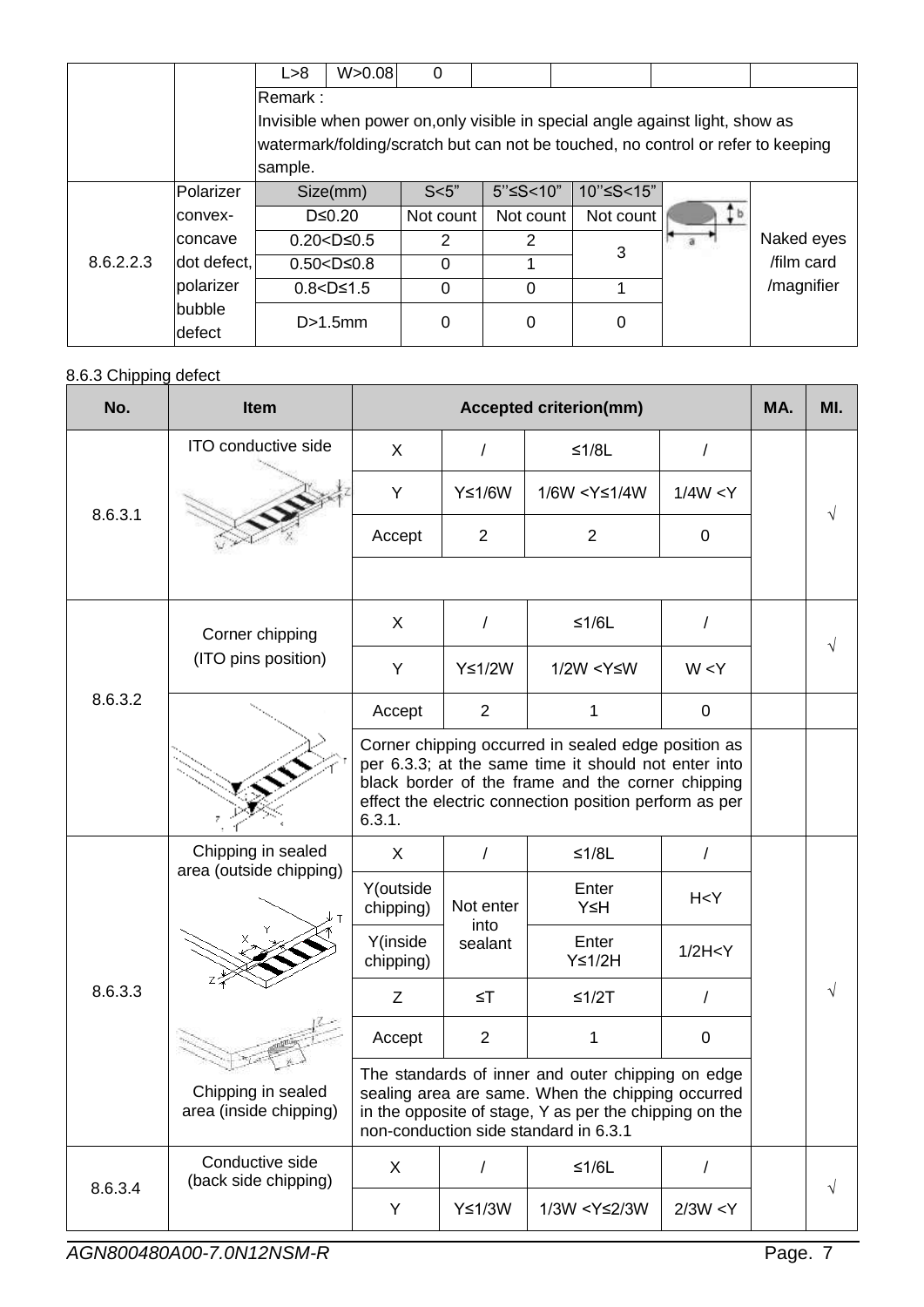|         |                                                                     | Accept                                                             | $\overline{2}$                                                                                                                                    | 2             | $\mathbf 0$ |  |  |  |
|---------|---------------------------------------------------------------------|--------------------------------------------------------------------|---------------------------------------------------------------------------------------------------------------------------------------------------|---------------|-------------|--|--|--|
|         |                                                                     |                                                                    | Chipping into ITO side, refer to 6.3.1                                                                                                            |               |             |  |  |  |
|         | Protruding LCD poor<br>cutting and LCD burrs                        | X.                                                                 |                                                                                                                                                   | $≤1/8L$       |             |  |  |  |
|         |                                                                     | Y                                                                  | $≤1/6W$                                                                                                                                           | 1/6W < Y≤1/5W | 1/5W < Y    |  |  |  |
| 8.6.3.5 |                                                                     | Z                                                                  |                                                                                                                                                   |               |             |  |  |  |
|         |                                                                     | Accept                                                             | 1                                                                                                                                                 | 1             |             |  |  |  |
|         |                                                                     | The outside protruding control as per the tolerance of<br>drawing. |                                                                                                                                                   |               |             |  |  |  |
| 8.6.3.6 | Crack                                                               |                                                                    | Not allow to occur cracks without direction; the crack<br>expand to inside is NG, but to outside is OK<br>(confirmed as per the damaged standard) |               |             |  |  |  |
| Remark: |                                                                     |                                                                    |                                                                                                                                                   |               |             |  |  |  |
|         | X means the length of chipping;                                     |                                                                    |                                                                                                                                                   |               |             |  |  |  |
|         | Y means the width;                                                  |                                                                    |                                                                                                                                                   |               |             |  |  |  |
|         | Z means the thickness;                                              |                                                                    |                                                                                                                                                   |               |             |  |  |  |
|         | W means the step width of the two glasses;                          |                                                                    |                                                                                                                                                   |               |             |  |  |  |
|         | H means the distance from the glass edge to the sealant inner edge; |                                                                    |                                                                                                                                                   |               |             |  |  |  |

T means glass thickness.

### 8.6.4 Backlight components

| No.     | <b>Item</b>                    | <b>Description</b>                                                                                                                                                                                                            | <b>Accepted criterion</b>      | MA. | MI. |
|---------|--------------------------------|-------------------------------------------------------------------------------------------------------------------------------------------------------------------------------------------------------------------------------|--------------------------------|-----|-----|
| 8.6.4.1 | No backlight<br>wrong Color    |                                                                                                                                                                                                                               | Rejected                       | V   |     |
| 8.6.4.2 | Color<br>deviation             | When powered on, the LCD color<br>differs from its sample and found that<br>the color not conforming to the<br>drawing after testing.                                                                                         | Refer to sample<br>and drawing |     | V   |
| 8.6.4.3 | <b>Brightness</b><br>deviation | When powered on, the LCD brightness<br>differs from its sample and is found<br>after testing not conforming to the<br>drawing; or if it conforms to the<br>drawing but the brightness over $±40\%$<br>than its typical value. | Refer to sample<br>and drawing |     | V   |
| 8.6.4.4 | Uneven<br>brightness           | Uneven on the same LCD and out of<br>the specification of the drawing. The<br>no specification evenness= (the max<br>value-the min value)/ mean value<<br>70%.                                                                | Refer to sample<br>and drawing |     | V   |
| 8.6.4.5 | Spot/line/<br>scratch          | When power on, it has dirty spot,<br>scratches and so on spot and line<br>defects.                                                                                                                                            | Refer to 6.2.2                 |     | V   |

### 8.6.5 Metal frame (Metal Bezel)

| No.     | <b>Item</b>                        | <b>Description</b>                                                        | <b>Accepted criterion</b> | MA. | MI. |
|---------|------------------------------------|---------------------------------------------------------------------------|---------------------------|-----|-----|
| 8.6.5.1 | Material &<br>surface<br>treatment | Metal frame/surface<br>treatment do not conform to<br>the specifications. | Rejected                  |     |     |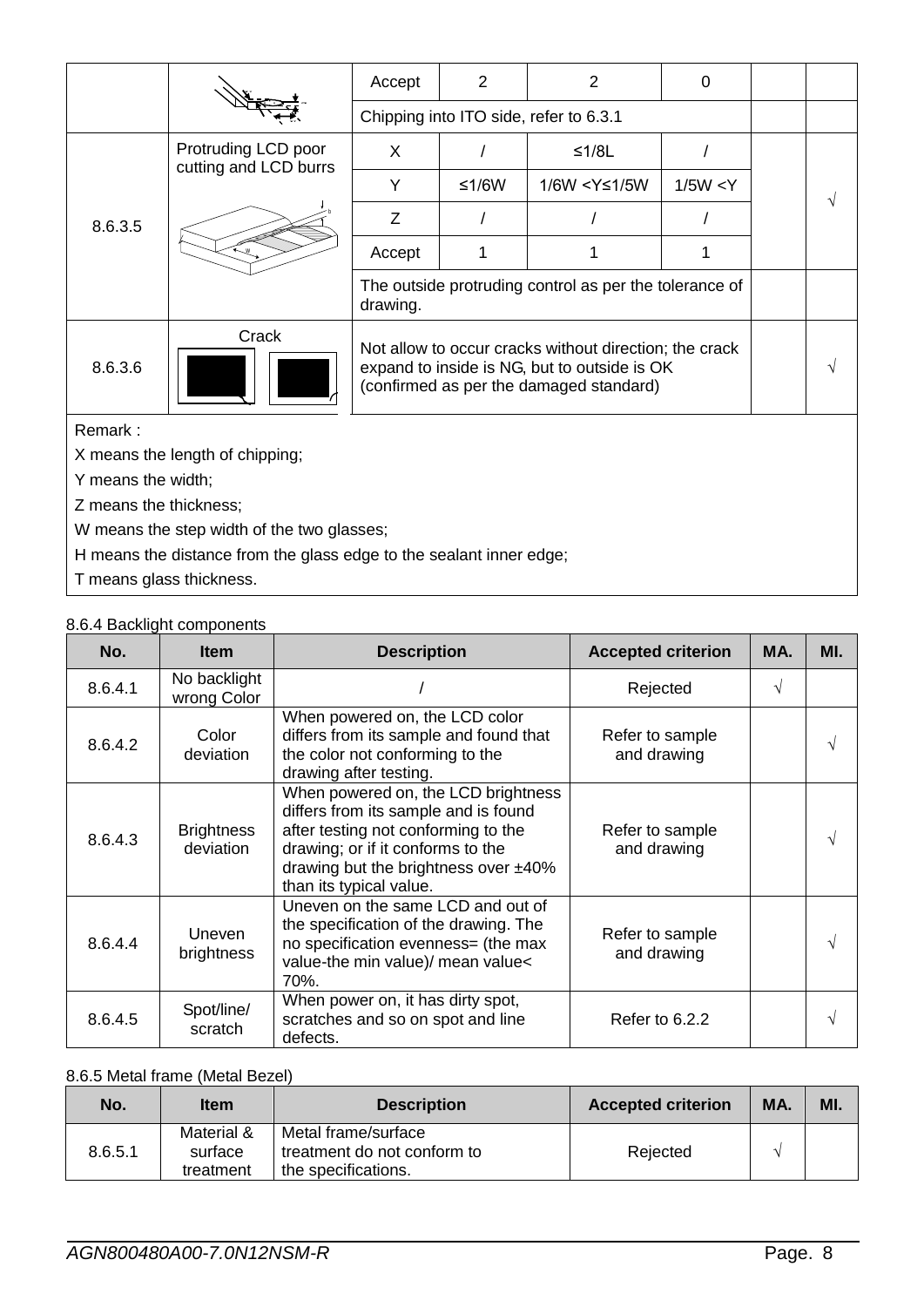| 8.6.5.2 | Tab twist<br>Unconformity<br>/Tab not<br>twisted                | Wrong twist method or direction and<br>twist tabs are not twisted as required.                                                                                                          | Rejected |  |
|---------|-----------------------------------------------------------------|-----------------------------------------------------------------------------------------------------------------------------------------------------------------------------------------|----------|--|
| 8.6.5.3 | Bezel paint<br>loss                                             | 1. Front surface:<br>Paint peel off and scratch to the<br><b>bottom</b><br>Dot:D≤0.5mm, exceeds 3;                                                                                      |          |  |
| 8.6.5.4 | Bezel<br>scratch                                                |                                                                                                                                                                                         |          |  |
| 8.6.5.5 | Painting peel<br>off,<br>discoloration,<br>dent, and<br>scratch | Line:L≤3.0mm,W≤0.05mm exceeds 2;<br>2. Front dent, air bubble and side with<br>paint peeling off scratch to the bottom<br>Dot: D≤1.0mm, exceeds 3;<br>Line:L≤3.0mm,W≤0.05mm, exceeds 2; | Rejected |  |
| 8.6.5.6 | <b>Burr</b>                                                     | Burr(s) on metal bezel is so<br>long as to get into viewing area.                                                                                                                       | Rejected |  |

### 8.6.6 FPC

| No.     | <b>Item</b>                    | <b>Description</b>                                                                                                                                   | <b>Accepted criterion</b>                                                                                                                                                                               | MA.       | MI.       |
|---------|--------------------------------|------------------------------------------------------------------------------------------------------------------------------------------------------|---------------------------------------------------------------------------------------------------------------------------------------------------------------------------------------------------------|-----------|-----------|
| 8.6.6.1 | Model &P/N                     | Material model & P/N                                                                                                                                 | Keep the same with<br>drawing and technical<br>requirement                                                                                                                                              | $\sqrt{}$ |           |
| 8.6.6.2 | Dimension/<br>position         | Dimension in drawing spec<br>TE TE 91.<br>Remark: H=ITO pin length<br>$f = FPC$ width<br>W=ITO pin width                                             | f≤1/3w, h ≤1/3H,<br>dimension<br>in drawing spec-> OK<br>Conducive material<br>and ITO/PDA<br>connective area must<br>over than 1/2.<br>Entire dimension must<br>be in spec tolerance.<br>hþ<br>ж<br>h2 |           | $\sqrt{}$ |
| 8.6.6.3 | <b>FPC</b><br>appearance       | Hot pressing material get broken,<br>folding line open;<br>FPC golden finger oxidate,<br>broken, scratch, foreign<br>material which cause line short | Broken length<2mm;<br>FPC line is OK- ><br>Accepted<br>Crack and line<br>broken->Rejected                                                                                                               |           | V         |
| 8.6.6.4 | FPC burr                       | Burr near FPC edge area                                                                                                                              | When cover line and<br>burr length<br>≤1.0mm->Accepted                                                                                                                                                  |           | $\sqrt{}$ |
| 8.6.6.5 | FPC falling<br>off             | FPC bonding area falling off; silica gel<br>breaking                                                                                                 | Rejected                                                                                                                                                                                                |           | $\sqrt{}$ |
| 8.6.6.6 | Sealant<br>missing ITO<br>line | Sealant is not covered all ITO line                                                                                                                  | Rejected                                                                                                                                                                                                | √         |           |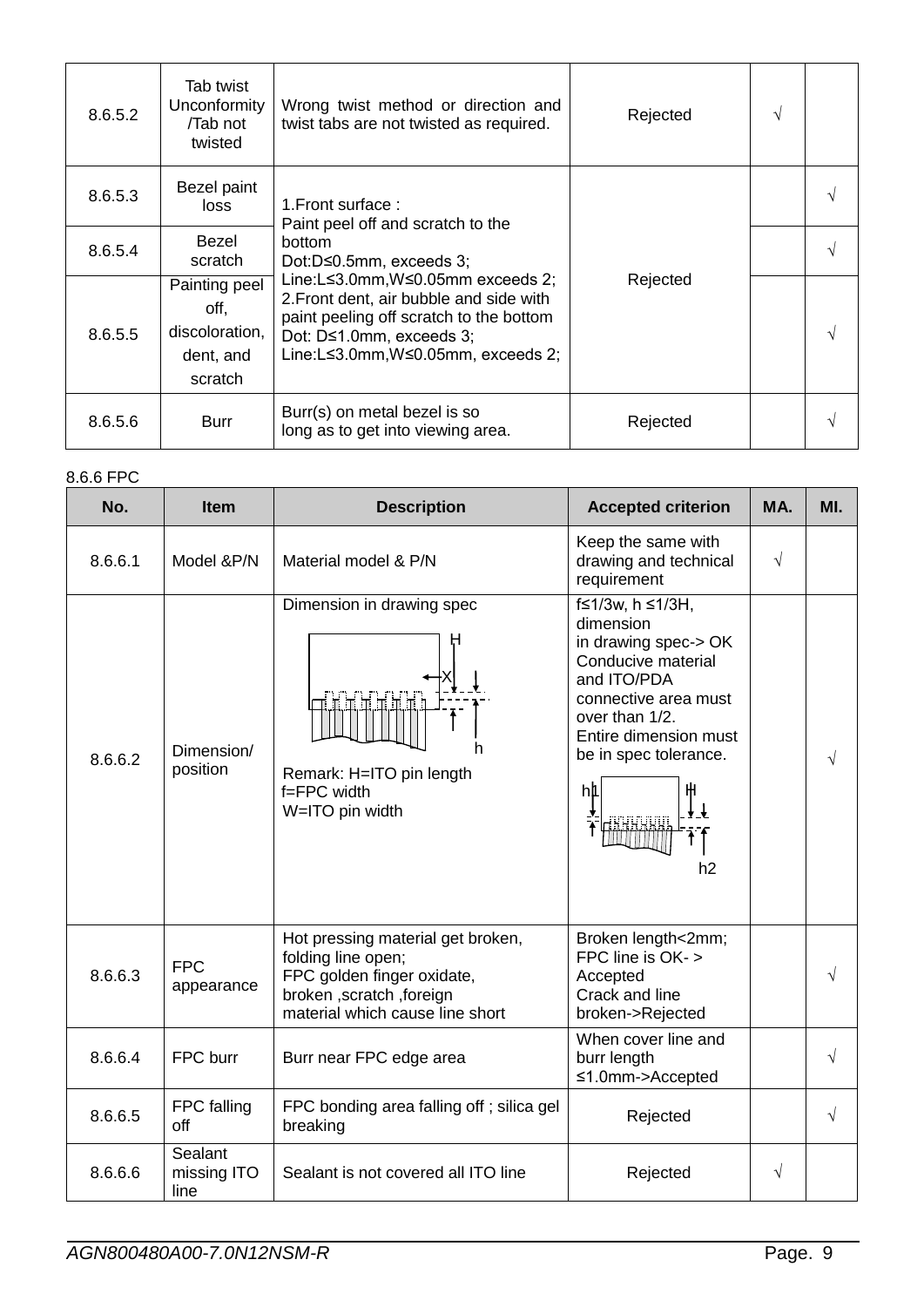| 8.6.6.7 | Missing<br>sealant | No sealant                            | Rejected |  |
|---------|--------------------|---------------------------------------|----------|--|
| 8.6.6.8 | Sealant            | Sealant height ->product total height | Rejected |  |

### 8.6.7 SMT

| No.     | <b>Item</b>              | <b>Description</b>                                                                                              | <b>Accepted criterion</b> | MA.       | MI. |
|---------|--------------------------|-----------------------------------------------------------------------------------------------------------------|---------------------------|-----------|-----|
| 8.6.7.1 | Soldering<br>bridge      | Solder between adjacent pads and<br>components                                                                  | Rejected                  |           | V   |
| 8.6.7.2 | Solder<br>ball/splash    | Solder ball/tin dross causing short<br>circuit at the solder point. There are<br>active solder ball and splash. | Rejected                  |           | V   |
| 8.6.7.3 | Soldering<br>excursion   | Soldering slant > 1/3 soldering pad<br>焊盘 宽度<br>焊接宽度                                                            | Rejected                  |           | V   |
| 8.6.7.4 | Component<br>wrong       | Component on PCB differs with<br>drawing: wrong one, extra one, lack<br>one, opposite polarity                  | Rejected                  | $\sqrt{}$ |     |
|         | attaching                | JUMP short circuit on PCB: extra<br>soldering, lack soldering.                                                  | Rejected                  | $\sqrt{}$ |     |
| 8.6.7.5 | Component<br>falling off | Soldering but component<br>is missing                                                                           | Rejected                  | $\sqrt{}$ |     |
| 8.6.7.6 | Wrong<br>component       | Component model/spec differs from<br>product specification                                                      | Rejected                  | $\sqrt{}$ |     |

### 8.6.8 General Appearance

| No.     | <b>Item</b>                     | <b>Description</b>                                                                      | <b>Accepted criterion</b>                                         | MA. | MI. |
|---------|---------------------------------|-----------------------------------------------------------------------------------------|-------------------------------------------------------------------|-----|-----|
| 8.6.8.1 | <b>Dimension</b>                | According to drawing                                                                    | Accepted                                                          |     |     |
| 8.6.8.2 | Surface<br>stain                | Defect mark or label are not removed<br>residual glue, and finger print, etc;           | Rejected                                                          |     |     |
| 8.6.8.3 | Assembly<br>foreign<br>material | Dot/linear stain after assembly<br>backlight and diffuse film<br>TP assembly fogy stain | Invisible when power<br>on->OK<br>Refer to 6.2.2 dot/line<br>spec |     |     |
| 8.6.8.4 | <b>Mixture</b>                  | Different model product<br>in the same shipment                                         | Rejected                                                          |     |     |
| 8.6.8.5 | Product<br>mark                 | Missing, unclear, incorrect,<br>or misplaced part                                       | Rejected                                                          |     |     |
| 8.6.8.6 | Componen<br>t mark              | Silk screen mark clear, resistance<br>measured value in spec                            | Accepted<br>(Refer to customer<br>special requirement)            |     |     |
| 8.6.8.7 | Newton's<br>rings               | Area<1/6 screen area quantity≤1                                                         | Accepted                                                          |     |     |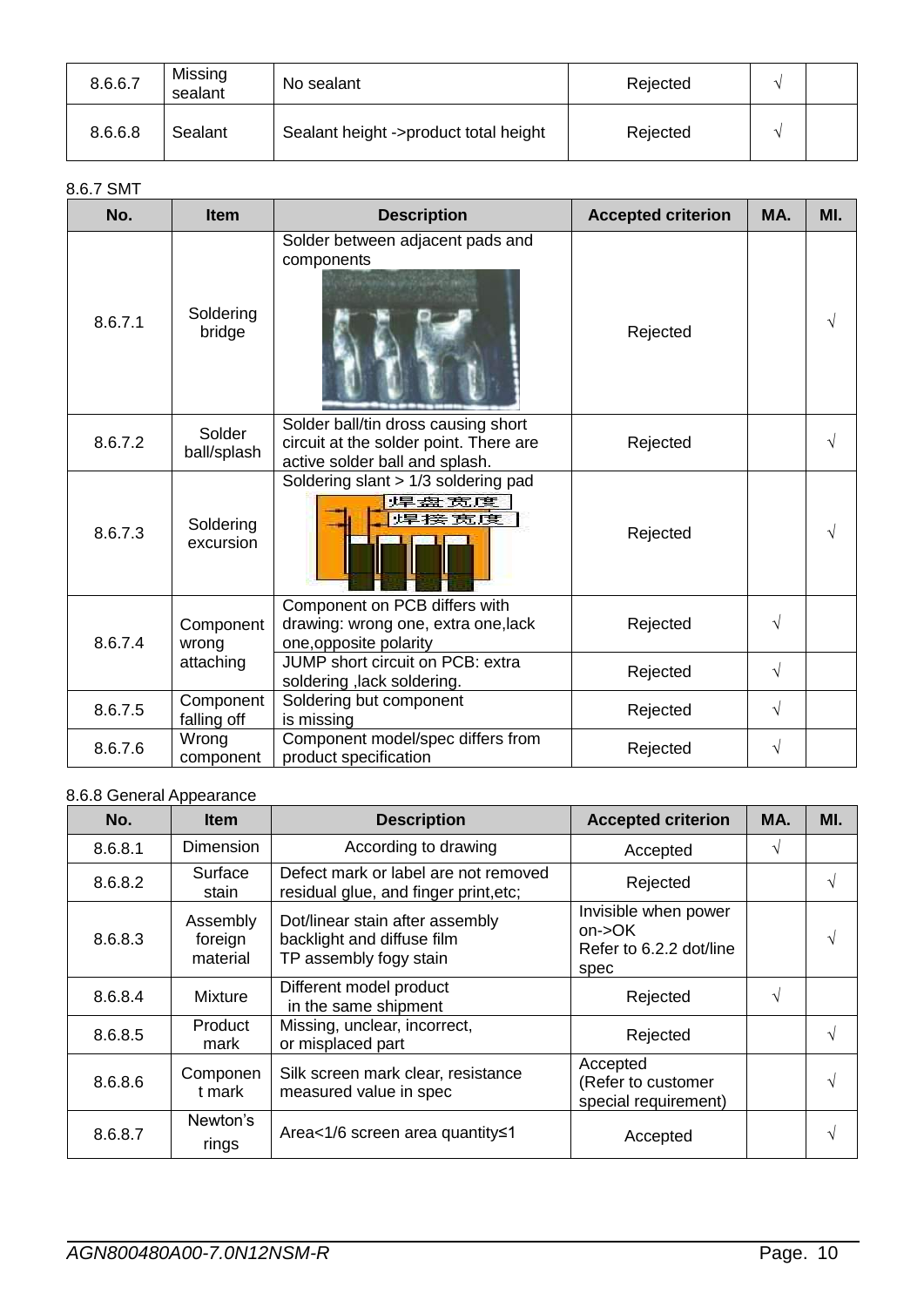| 8.6.8.8  | Mura       | 1.In black display<br>ND 3% invisible ->OK; visible->NG<br>2. Naked eyes inspection<br>RGB display invisible<br>Black display, area<1/4 screen area                                                  | Refer to limited<br>sample |  |
|----------|------------|------------------------------------------------------------------------------------------------------------------------------------------------------------------------------------------------------|----------------------------|--|
| 8.6.8.9  | Light leak | 1.LCD edge(near backlight) shadow<br>by LCD lamps irregular illuminate<br>2. Judge in black/white/gray display<br>(slight leaky is yellowish, greenish,<br>blueish ->NG);<br>Tape 浮起漏光<br>Panel 側邊編光 | Refer to limited<br>sample |  |
| 8.6.8.10 | Polarizer  | 1. Polarizer slant. Cover VA and not over<br>LCD edge<br>2. No unmovable stain or finger print in<br>polarizer VA<br>3. Bubble/warped but not enter VA                                               | Accepted                   |  |
| 8.6.8.11 | TP defect  | 1.TP crack<br>2.TP stain(fogy& unremovable)<br>3. TP glue overflow to VA                                                                                                                             | Rejected                   |  |

Remark :

Anything which is not clearly defined in 6.5~6.8 should refer to IPC-A-610E.Consumer Electronics, Non-consumer Electronics refer to I grade and Industrial,Automobile refer to Ⅱgrade.

### **8.7 Others**

Items not specified in this document or released on compromise should be inspected with reference to mutual agreement and limit samples.

### <span id="page-10-0"></span>**9. HANDLING PRECAUTIONS**

### **9.1 Mounting method**

The LCD module consists of two thin glass plates with polarizes which easily be damaged. And since the module in so constructed as to be fixed by utilizing fitting holes in the printed circuit board. Extreme care should be needed when handling the LCD modules.

### **9.2 Caution of LCD handling and cleaning**

When cleaning the display surface, Use soft cloth with solvent

- [recommended below] and wipe lightly :
- ●.Isopropyl alcohol
- ●.Ethyl alcohol

Do not wipe the display surface with dry or hard materials that will damage the polarizer surface. Do not use the following solvent :

●.Water

●.Aromatics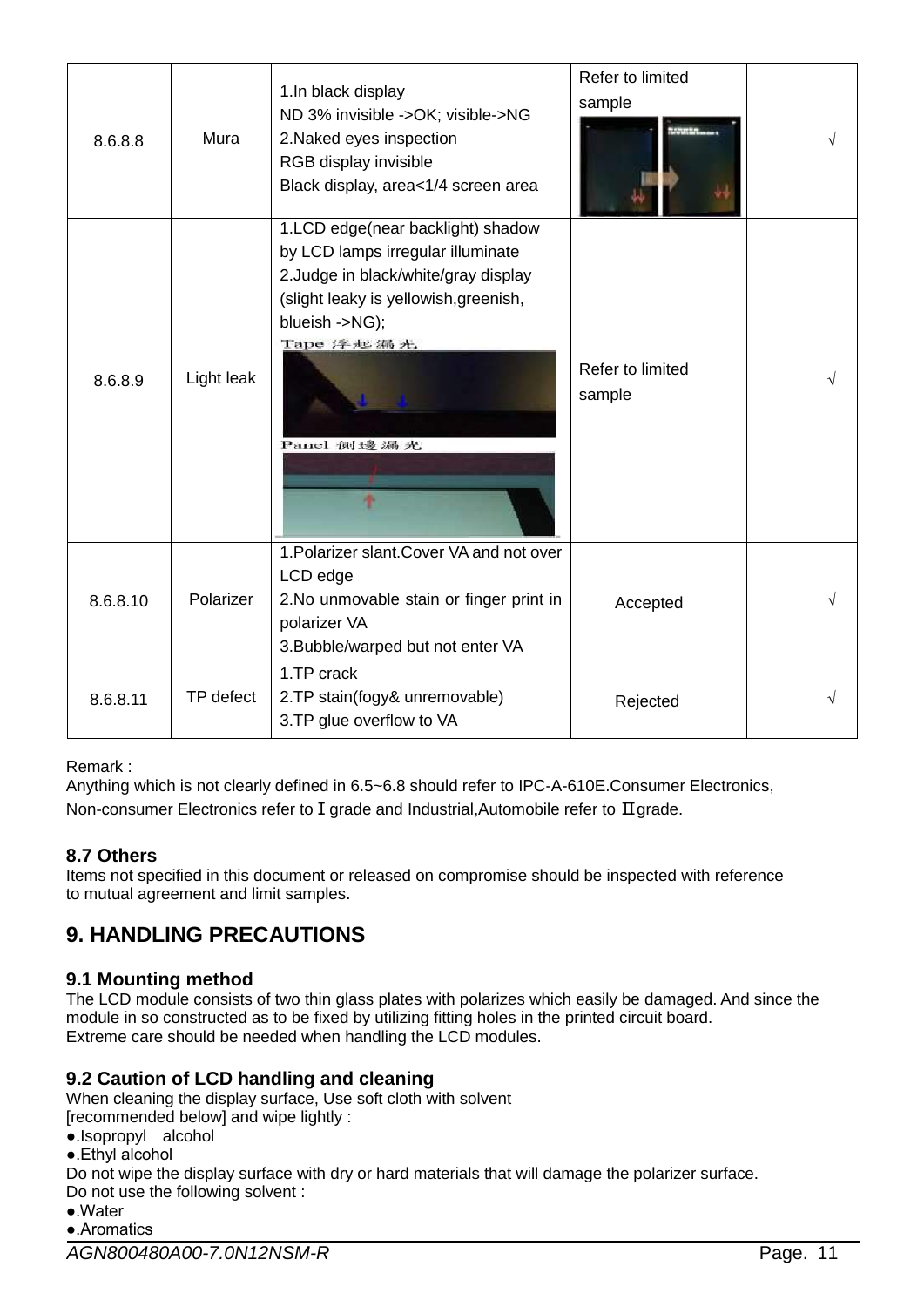Do not wipe ITO pad area with the dry or hard materials that will damage the ITO patterns Do not use the following solvent on the pad or prevent it from being contaminated :

- ●.Soldering flux
- ●.Chlorine (Cl) , Sulfur (S)

If goods were sent without being silicon coated on the pad, ITO patterns could be damaged due to the corrosion as time goes on.

If ITO corrosion happen by miss-handling or using some materials such as Chlorine (CI), Sulfur (S) from customer, Responsibility is on customer.

### **9.3 Caution against static charge**

The LCD module use C-MOS LSI drivers, so we recommended that you :

Connect any unused input terminal to Vdd or Vss, do not input any signals before power is turned on, and ground your body, work/assembly areas, assembly equipment to protect against static electricity.

### **9.4 Packing**

Module employ LCD elements and must be treated as such.

●.Avoid intense shock and falls from a height.

●.To prevent modules from degradation, do not operate or store them exposed direct to sunshine or high temperature/humidity.

### **9.5 Caution for operation**

●.It is an indispensable condition to drive LCD's within the specified voltage limit since the higher voltage then the limit cause the shorter LCD life.

●.An electrochemical reaction due to direct current causes LCD's undesirable deterioration, so that the use of direct current drive should be avoided.

●.Response time will be extremely delayed at lower temperature then the operating temperature range and on the other hand at higher temperature LCD's how dark color in them. However those phenomena do not mean malfunction or out of order with LCD's, which will come back in the specified operation temperature.

●.If the display area is pushed hard during operation, some font will be abnormally displayed but it resumes normal condition after turning off once.

●.A slight dew depositing on terminals is a cause for electro-chemical reaction resulting in terminal open circuit.

●.Usage under the maximum operating temperature, 50%Rh or less is required.

●.When fixed patterns are displayed for a long time,remnant image is likely to occur.

#### **9.6 Storage**

In the case of storing for a long period of time for instance, for years for the purpose or replacement use, the following ways are recommended.

●.Storing in an ambient temperature 10°C to 30°C, and in a relative humidity of 45% to 75%. Don't expose to sunlight or fluorescent light.

●.Storing in a polyethylene bag with the opening sealed so as not to enter fresh air outside in it . And with no desiccant.

●.Placing in a dark place where neither exposure to direct sunlight nor light's keeping the storage temperature range.

●.Storing with no touch on polarizer surface by the anything else.

It is recommended to store them as they have been contained in the inner container at the time of delivery from us.

### **9.7 Safety**

●.It is recommendable to crash damaged or unnecessary LCD's into pieces and wash off liquid crystal by either of solvents such as acetone and ethanol, which should be burned up later.

●.When any liquid leaked out of a damaged glass cell comes in contact with your hands, please wash it off well with soap and water.

### <span id="page-11-0"></span>**10. PRECAUTION FOR USE**

**10.1** A limit sample should be provided by the both parties on an occasion when the both parties agreed its necessity. Judgment by a limit sample shall take effect after the limit sample has been established and confirmed by the both parties.

**10.2** On the following occasions, the handing of problem should be decided through discussion and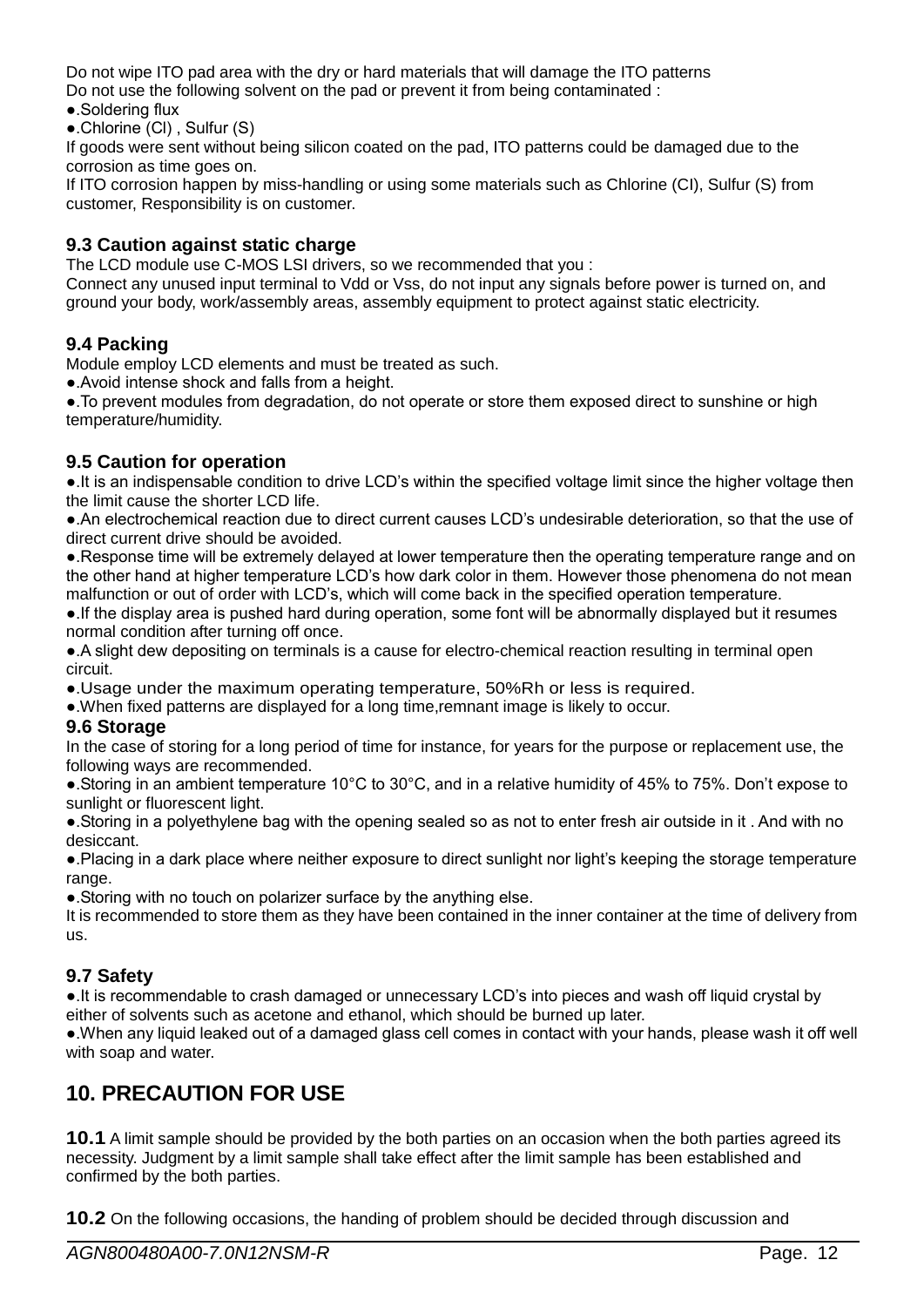agreement between responsible of the both parties.

●.When a question is arisen in this specification.

●.When a new problem is arisen which is not specified in this specifications.

●.When an inspection specifications change or operating condition change in customer is reported to

ORIENTDISPLAY, and some problem is arisen in this specification due to the change.

<span id="page-12-0"></span>●.When a new problem is arisen at the customer's operating set for sample evaluation in the customer site.

## **11. PACKING SPECIFICATION**

---TBD